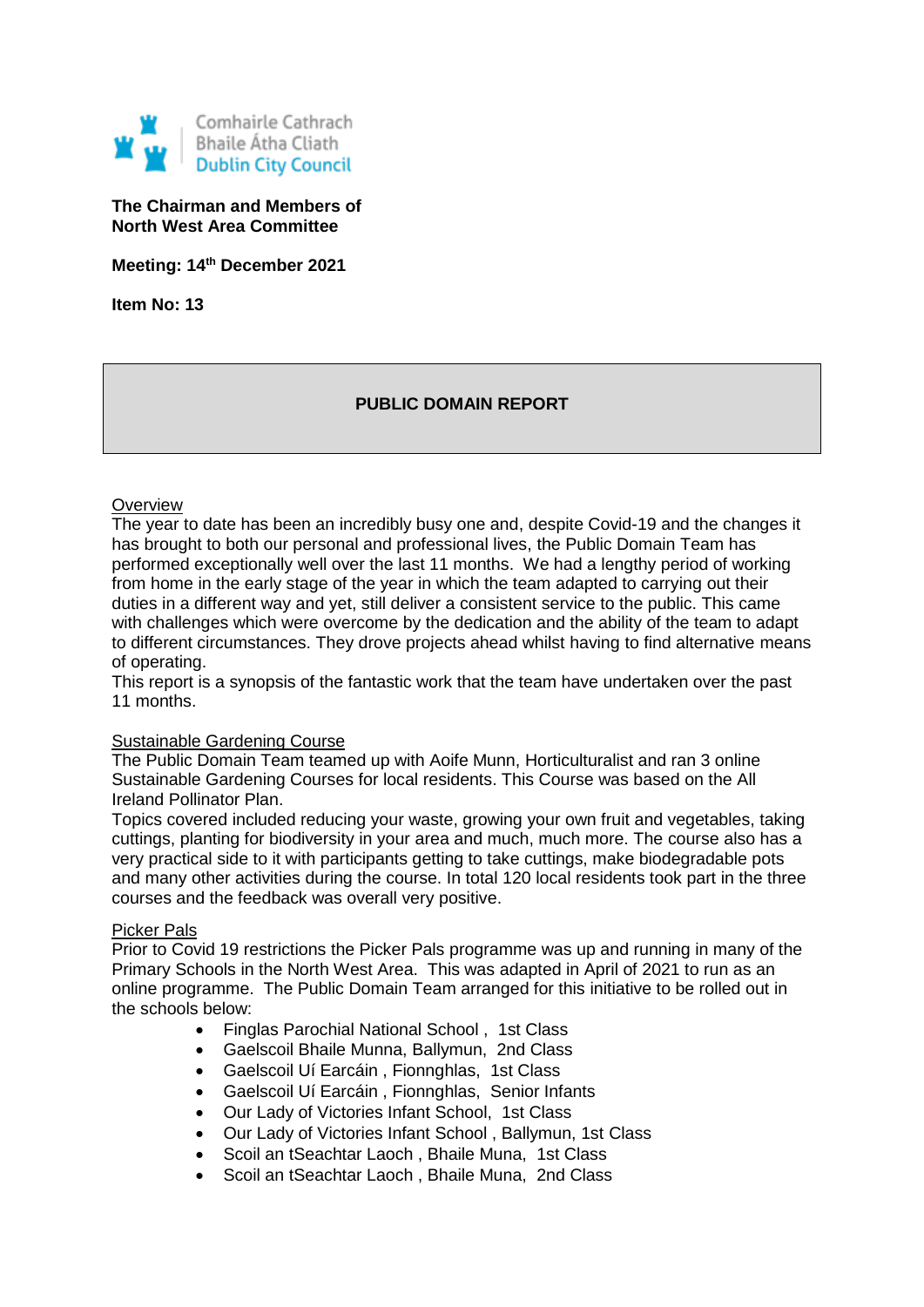- St. Canice's Girls National School , Finglas, 1st Class
- St. Fergal's Boys National School , Finglas, 2nd Class
- St. Joseph's Junior School , Ballymun, 1st Class
- St. Joseph's Junior School , Ballymun, 1st Class
- St. Malachy's Mixed National School , Finglas, 4th Class
- Virgin Mary Boys National School , Ballymun, 2nd Class
- Virgin Mary Girls National School , Ballymun, 1st Class

## Anti-Dog Fouling Poster Competition

The Team ran a local Anti-Dog Fouling Poster competition with local groups and the winners were announced weekending 6<sup>th</sup> June. Each winning entry was printed and the posters were given to local residents groups to erect in their own locality.

## **Graffiti**

There was an increase in the level of Graffiti this year in comparison to 2020. There were sizeable incidence of Anti Vax graffiti that was removed as quickly as possible. We endeavour to remove offensive graffiti within 24 hours of it being reported. From January to the end of October 1596 sq.m. removed.



#### Laneway Project Poppintree

This project started early in the year and the feedback received from residents was all positive. Although some of the laneways have issues with weed growth since the original clearance this is something that we will be addressing early next year and will endeavour to come up with some innovative ways to reduce the weeds and to enhance the spaces further. The Pilot Project in Druid Court that was funded through the Public Service Innovation Fund was slow to progress. However, it has been a complete success.

The residents of Druid Court worked alongside a local horticulturalist who has guided the residents through the process of creating this space which includes:

- 3 raised beds in the space some with flowers, shrubs and others which are currently being used to grow onions and garlic which is both sustainable use of space and educational in particular for the children in the area.
- A greenhouse which has been completed from disused plastic bottles emphasizing the recycling element of the project.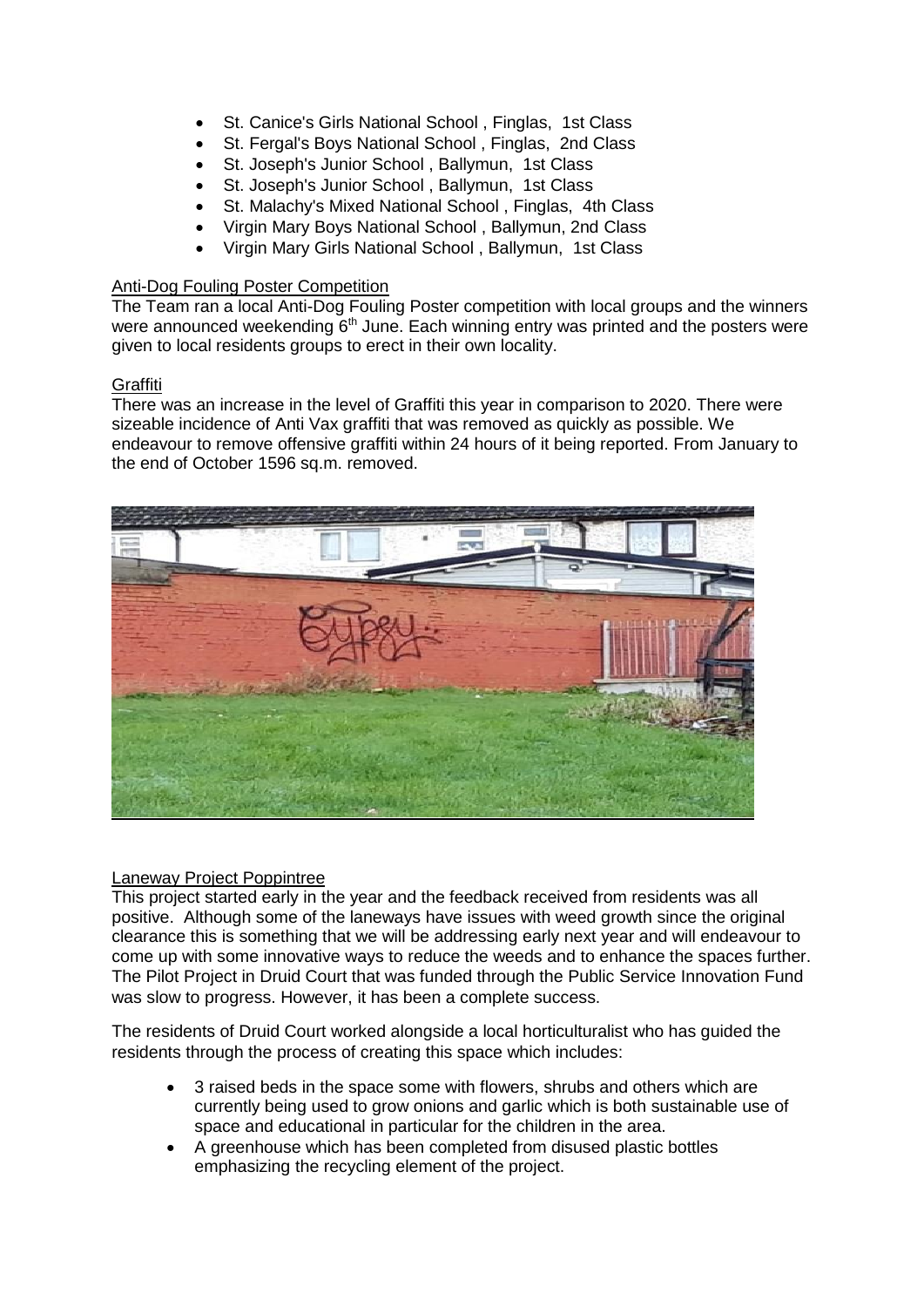- Potting benches installed that are also wheelchair accessible which promotes inclusivity for the area.
- A picnic bench has also been added whereby those working in the garden can sit and rest and chat with others.

The Team met with the residents on Friday 12<sup>th</sup> November on site to take a tour of the space and they are extremely positive of the impact that it has had for the area. Children coming in to the space asking can they help and they are mentoring them in the process.

Input from the residents has grown community spirit in the area and the process of working together on the project has given them a real sense of ownership of a space that was overgrown and neglected for years.

People passing by are interested in what is going on in the space, admiring the garden and are keen to try something similar. We will engage and work with any residents interested in trying to create a similar community space.

The residents would like to have a launch of the space in spring time so they can show the space in top condition. The team will work on this with the residents.





City Neighbourhoods Competition

The City Neighbourhood's Competition for 2021 is now complete. A very high standard was achieved by the 91 entrants into the competition this year. We are very proud to work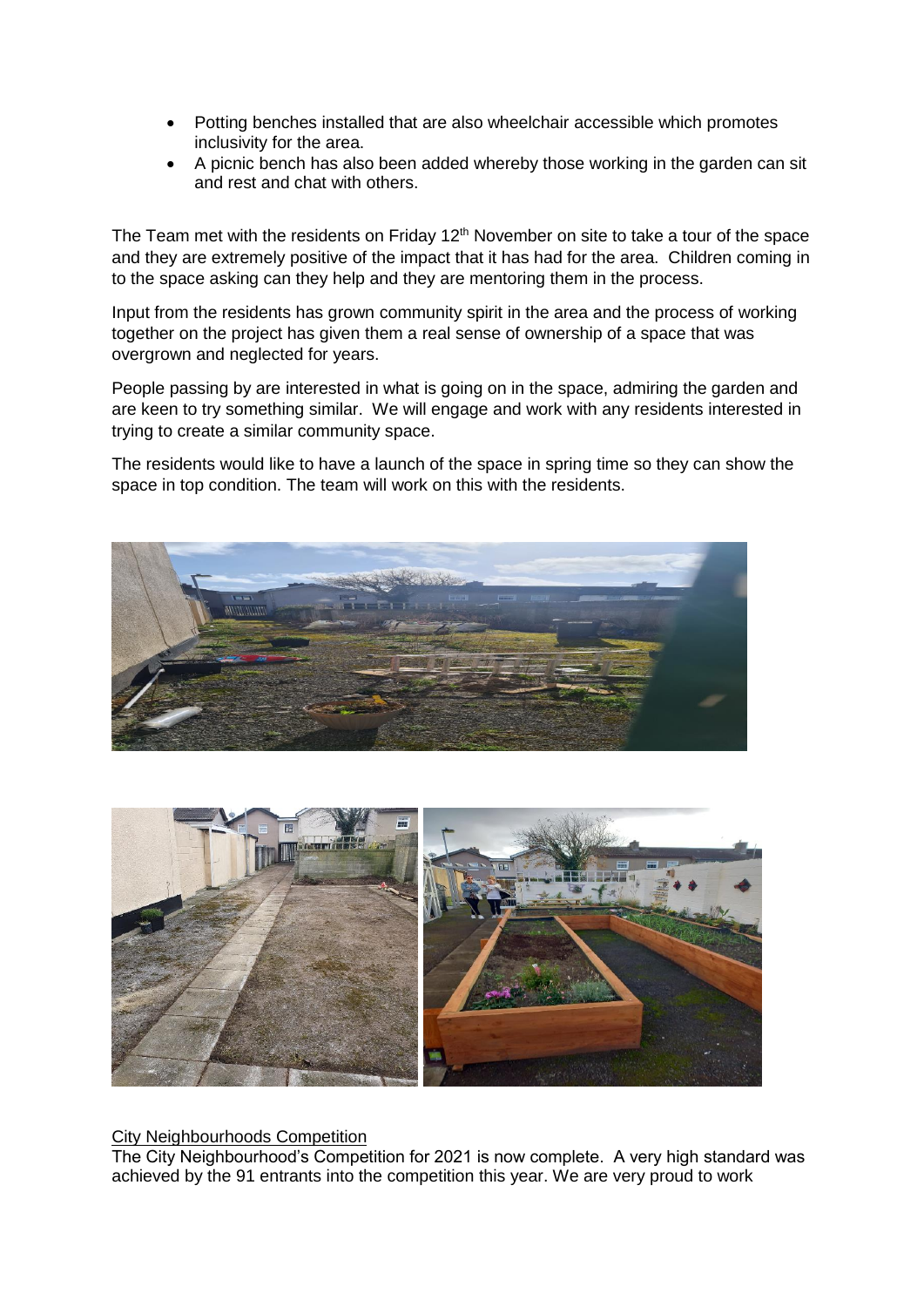alongside these groups who are instrumental in improving the North West Area and we will continue to give as much support as possible to these groups. Winners were announced through Social Media Channels throughout the last two weeks in November.

| <b>Category</b>                            | <b>Winner</b>                                                                                            |
|--------------------------------------------|----------------------------------------------------------------------------------------------------------|
| <b>RESIDENTIAL COMPETITION</b>             |                                                                                                          |
| 1-150 Dwellings                            | 1 <sup>st</sup> – Beneavin Residents Association                                                         |
|                                            | Joint 2 <sup>nd</sup> – Oakwood Sycamore Residents Association<br><b>Coultry Way Tidy Road Committee</b> |
|                                            | Joint 3 <sup>rd</sup> – Beneavin Court Residents Association<br>Eastwood EWG                             |
| 151-300 Dwellings                          | 1 <sup>st</sup> – Lakeglen Residents Association                                                         |
|                                            | 2 <sup>nd</sup> – Griffith Area Environmental Group                                                      |
|                                            |                                                                                                          |
| 300 Dwellings and Over                     | 1 <sup>st</sup> – Willow Park and Pinewood Residents Association                                         |
| Senior Citizen Complex                     | Joint 1 <sup>st</sup> - Fold Ireland (Ballygall Senior Citizens)<br>Sandyhill Gardens Senior Citizens    |
|                                            | 2 <sup>nd</sup> – Griffith Crescent Senior Citizens Complex                                              |
| <b>Front Garden</b>                        | 1 <sup>st</sup> – 45 Doon Court (Tina & Terry)                                                           |
|                                            | Joint 2 <sup>nd</sup> - 125 Hillcrest Park                                                               |
|                                            | 48 Doon Court                                                                                            |
|                                            | 26 Druid Court                                                                                           |
|                                            | $3rd - 52$ Shangan Avenue                                                                                |
|                                            |                                                                                                          |
| Open Green Space                           | $1st$ – Carton Gardeners                                                                                 |
|                                            | 2 <sup>nd</sup> - Doon in Bloom                                                                          |
|                                            | 3rd - Belclare Park Residents Association                                                                |
| <b>Community Environment</b><br>Initiative | 1 <sup>st</sup> - Trinity Sports Scholarship Garden                                                      |
|                                            | $2nd$ – Finglas Tidy Towns                                                                               |

# **North West Area City Neighbourhood Awards 2021**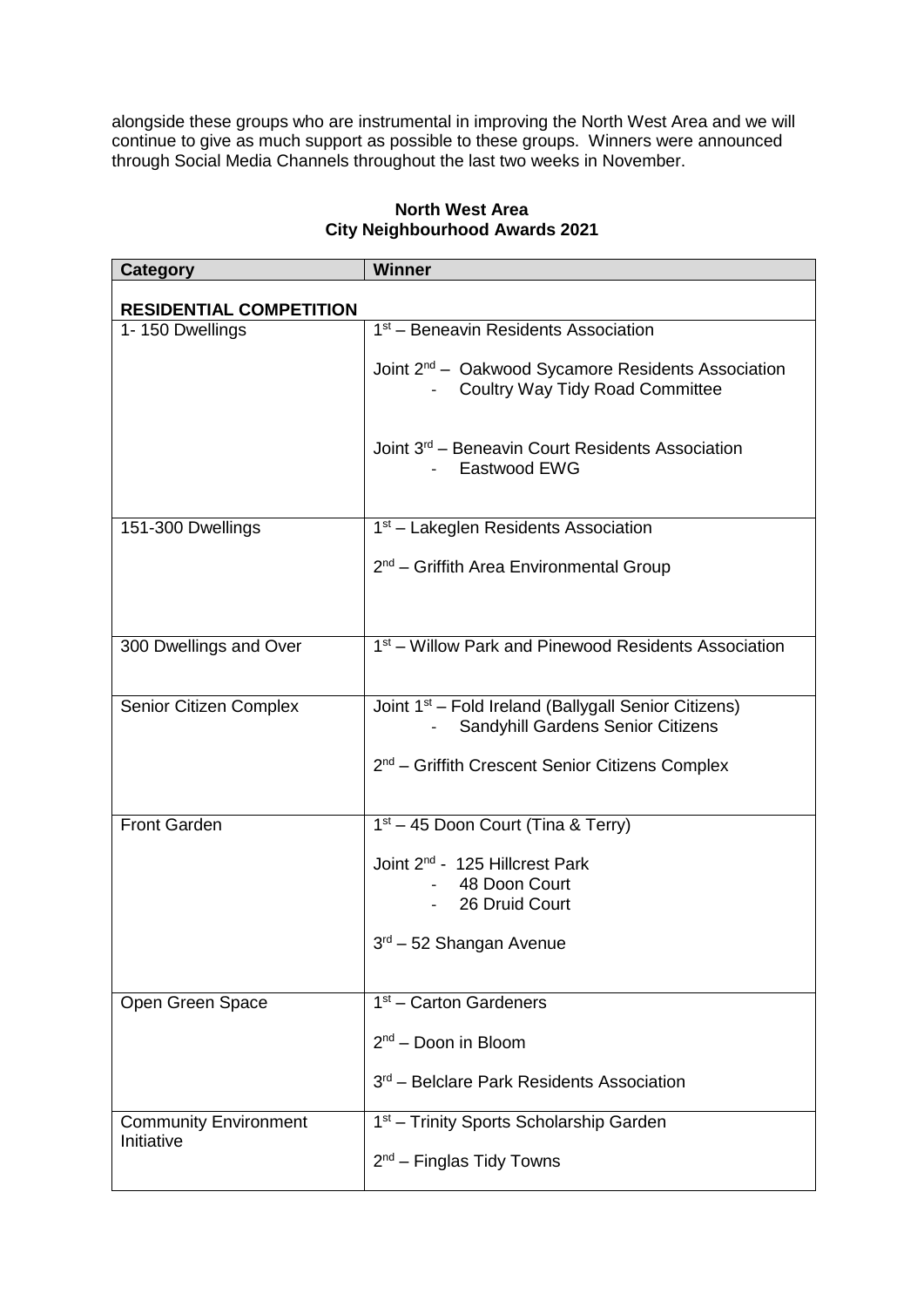| 3rd – Willow Park and Pinewood Residents Association |
|------------------------------------------------------|
|                                                      |

| <b>Community Garden</b>                         | Joint 1 <sup>st</sup> – Glas Community Garden (GAP)<br>Muck & Magic Garden                               |
|-------------------------------------------------|----------------------------------------------------------------------------------------------------------|
|                                                 | $2nd$ - The Waltons                                                                                      |
|                                                 | 3rd - Fairy Garden                                                                                       |
|                                                 |                                                                                                          |
| Urban Village                                   | 1 <sup>st</sup> - Finglas Tidy Towns                                                                     |
| <b>Mixed Use Street</b>                         | 1 <sup>st</sup> – Ballymun Tidy Towns                                                                    |
| <b>SPECIAL CATEGORIES</b>                       |                                                                                                          |
| <b>Individual Contribution</b>                  | $1st$ – Rodney McCreery                                                                                  |
|                                                 | Joint 2 <sup>nd</sup> – Susan Clarke (Wadelai Hillcrest)<br>Adam Lawton & Sarah Farrell (Trinity Comp)   |
|                                                 | 3rd - John Mason 3 Coultry Avenue                                                                        |
| <b>Best New Entry</b>                           | 1 <sup>st</sup> – Belclare Lawns Community Garden                                                        |
|                                                 | $2nd$ – Eastwood EWG                                                                                     |
|                                                 | 3rd - Mellowes Crescent Residents Association                                                            |
| <b>Endeavour Award</b> (Most<br>Improved Entry) | 1 <sup>st</sup> – Simon Byrne 87 Belclare Park                                                           |
|                                                 | 2 <sup>nd</sup> – Wadelai Hillcrest (Plant Sale)                                                         |
|                                                 | Joint 3 <sup>rd</sup> – Wadelai Hillcrest (Clean ups)<br><b>Wellmount Crescent Residents Association</b> |
| <b>Apartment Complex</b>                        | 1 <sup>st</sup> – St. Canice's Court Apartment Complex                                                   |
|                                                 |                                                                                                          |
| Allotments                                      | 1 <sup>st</sup> – Finglas Tidy Towns                                                                     |
|                                                 | $2nd$ – Meakstown Allotments                                                                             |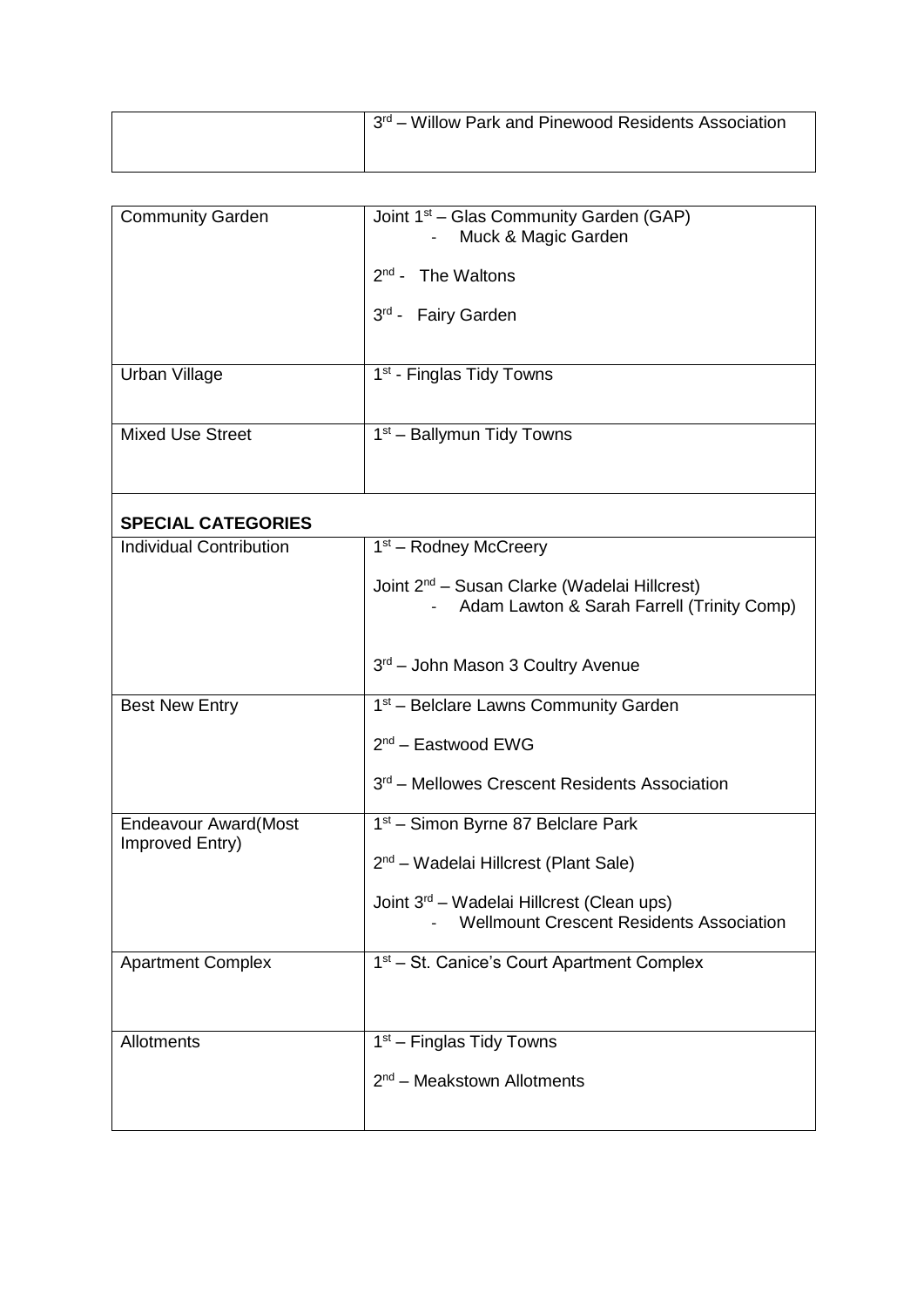| <b>BUSINESS COMPETITION</b> |                                                    |  |
|-----------------------------|----------------------------------------------------|--|
| <b>Best Shopfront</b>       | Joint $1st$ – Print Ready<br><b>Burgess Galvin</b> |  |
|                             | 2 <sup>nd</sup> - The Willows Pub                  |  |
|                             |                                                    |  |
|                             |                                                    |  |
| <b>SCHOOLS COMPETITION</b>  |                                                    |  |
|                             | $1st$ – Trinity Comprehensive                      |  |
|                             |                                                    |  |

# Mattress and WEEE Amnesty Days

During the Summer Months we carried out a Mattress, Paint and WEEE amnesty in Ballymun and Finglas.

This project was undertaken to highlight the issues that our department deals with regarding the level of mattresses and dumped electrical materials in the North West Area and to assist local residents who have no transport to access our Bring Centres.

This was advertised through our Social Media Channels. The events were held over 4 hours each day. RecycleIt attended the event in Ballymun and to tie into the event in Finglas we also worked with the Rediscovery Centre in Ballymun and took in old paint which was recycled in the Rediscovery Centre.

374 Mattresses taken out of the waste stream. This is a significant amount of mattresses that could be otherwise dumped/burned in the area. They are all recycled by Eco Mattress Company along with best practice.

RecycleIT recorded 454 Items at 4040 Tonnes.